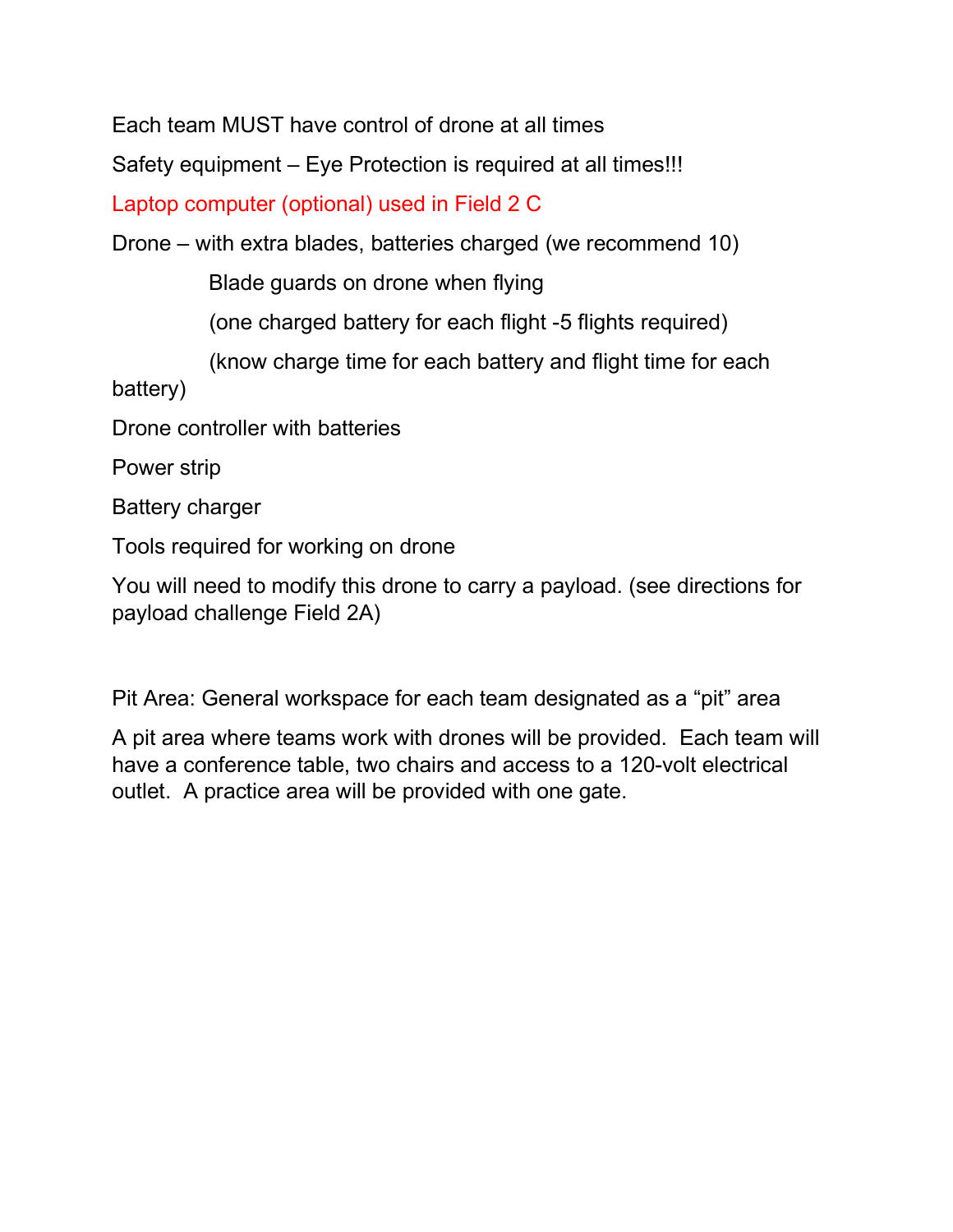|    | <b>Engineering Notebook Team Number______</b><br><b>Items Evaluated</b>                         | <b>Possible Points</b> |               |
|----|-------------------------------------------------------------------------------------------------|------------------------|---------------|
|    |                                                                                                 |                        | Points Earned |
|    | <b>Required Dress</b>                                                                           | 25                     |               |
| ¥, | Resume                                                                                          | 25                     |               |
|    | Readability & Neatness                                                                          | 25                     |               |
|    | Completeness                                                                                    | 25                     |               |
|    | Teamwork                                                                                        | 25                     |               |
|    | Illustrations, sketches, photos (research, practices, construction, {power point presentation}) | 50                     |               |
|    | Written log entries accurately documenting the design                                           | 50                     |               |
|    | Description of drone and materials with supporting materials                                    | 25                     |               |
|    | List Safety equipment                                                                           | 25                     |               |
|    | Connections used for equipment                                                                  | 25                     |               |
|    | Explanation of operation                                                                        | 25                     |               |
|    | List careers where drones maybe used                                                            | 25                     |               |
|    | Describe 5 jobs that use drone                                                                  | 25                     |               |
|    | Write one paragraph that describes your thought about the future of drones.                     | 50                     |               |
|    | Written log entries accurately documenting the design                                           | 50                     |               |
|    | Written log entries accurately documenting skill development.                                   | 50                     |               |
|    | List FAA Rules for drones                                                                       | 25                     |               |
|    | FAA registering information and fees.                                                           | 25                     |               |
|    | Length of a valid registration for a drone and where are numbers placed?                        | 25                     |               |
|    | Weight of drone (unregistered - no numbers {not over .55lb.}                                    | 100                    |               |
|    | <b>Total Possible Points</b>                                                                    | 700                    |               |

**NOTES**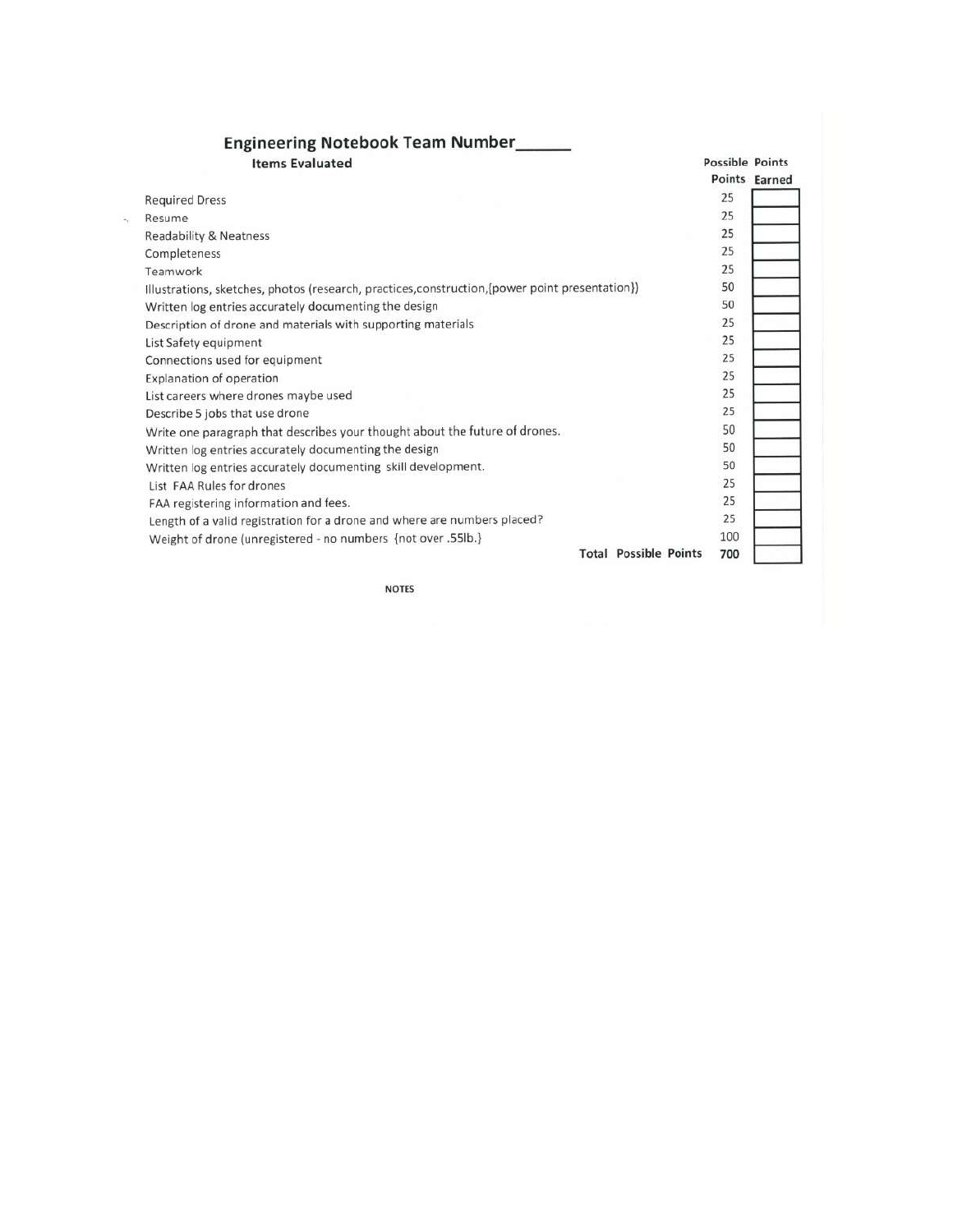1. Fly only for recreational purposes (enjoyment).

 2. Follow the safety guidelines of an FAA-recognized Community Based Organization (CBO).

 Note: We have not yet begun officially recognizing CBOs. Recreational flyers are directed to follow the safety guidelines of existing aeromodelling organizations or use the FAA provided safety guidelines per Advisory Circular 91-57B.

 3. Keep your drone within the visual line of sight or use a visual observer who is co-located (physically next to) and in direct communication with you.

4. Give way to and do not interfere with manned aircraft.

5. Fly at or below 400' in controlled airspace (Class B, C, D, and E) only with prior authorization by using LAANC or DroneZone.

6. Fly at or below 400 feet in Class G (uncontrolled) airspace.

 Note: Flying drones in certain airspace is not allowed. Classes of airspace and flying restrictions can be found on our B4UFLY app or the UAS Facility Maps webpage.

 7. Take The Recreational UAS Safety Test (TRUST) and carry proof of test passage.



 8. Have a current registration, mark (PDF) your drones on the outside with the registration number, and carry proof of registration with you.

9. Do not operate your drone in a dangerous manner. For example:

 Do not interfere with emergency response or law enforcement activities.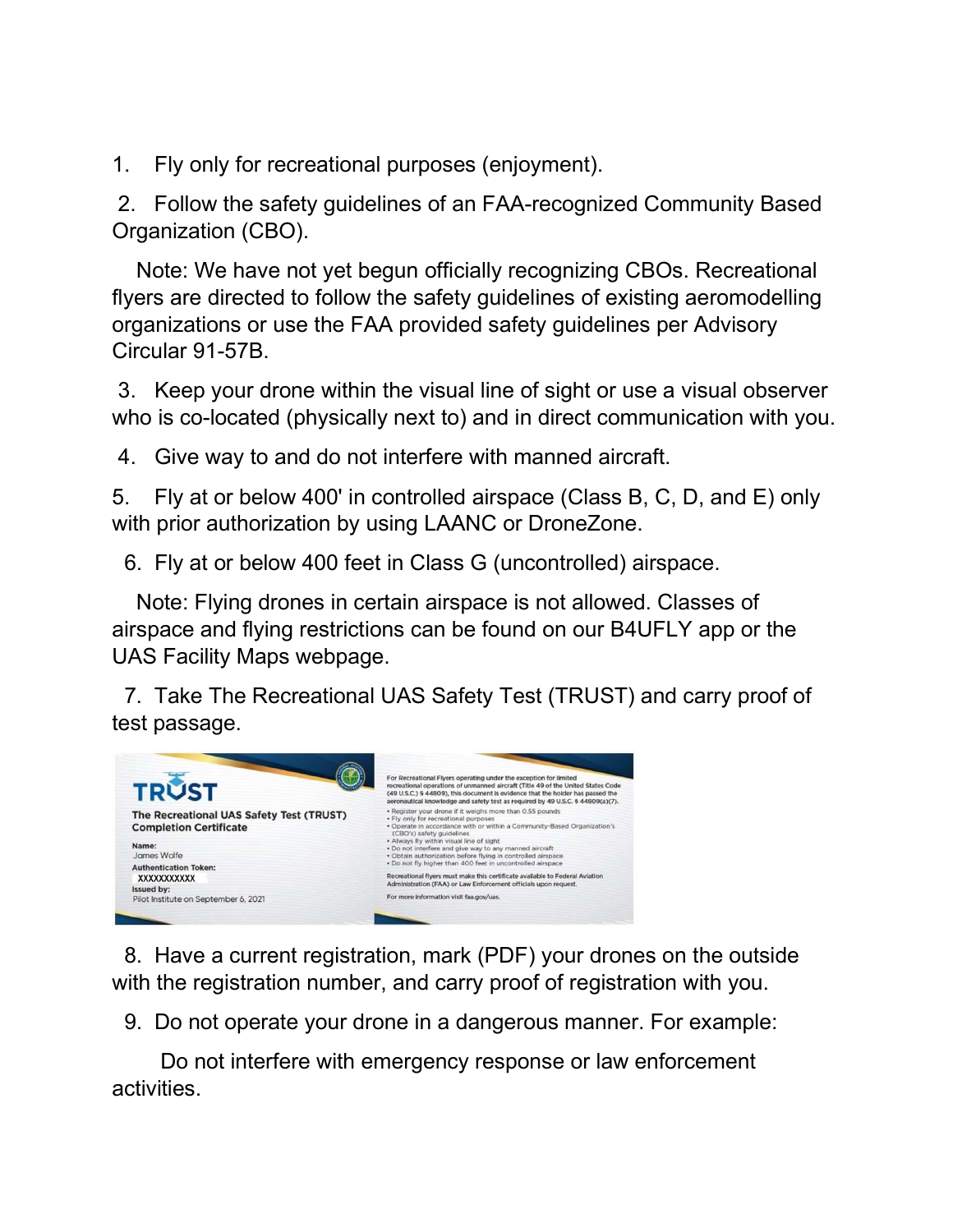Do not fly under the influence of drugs or alcohol.

Individuals violating any of these rules, and/or operating in a dangerous manner, may be subject to FAA enforcement action.